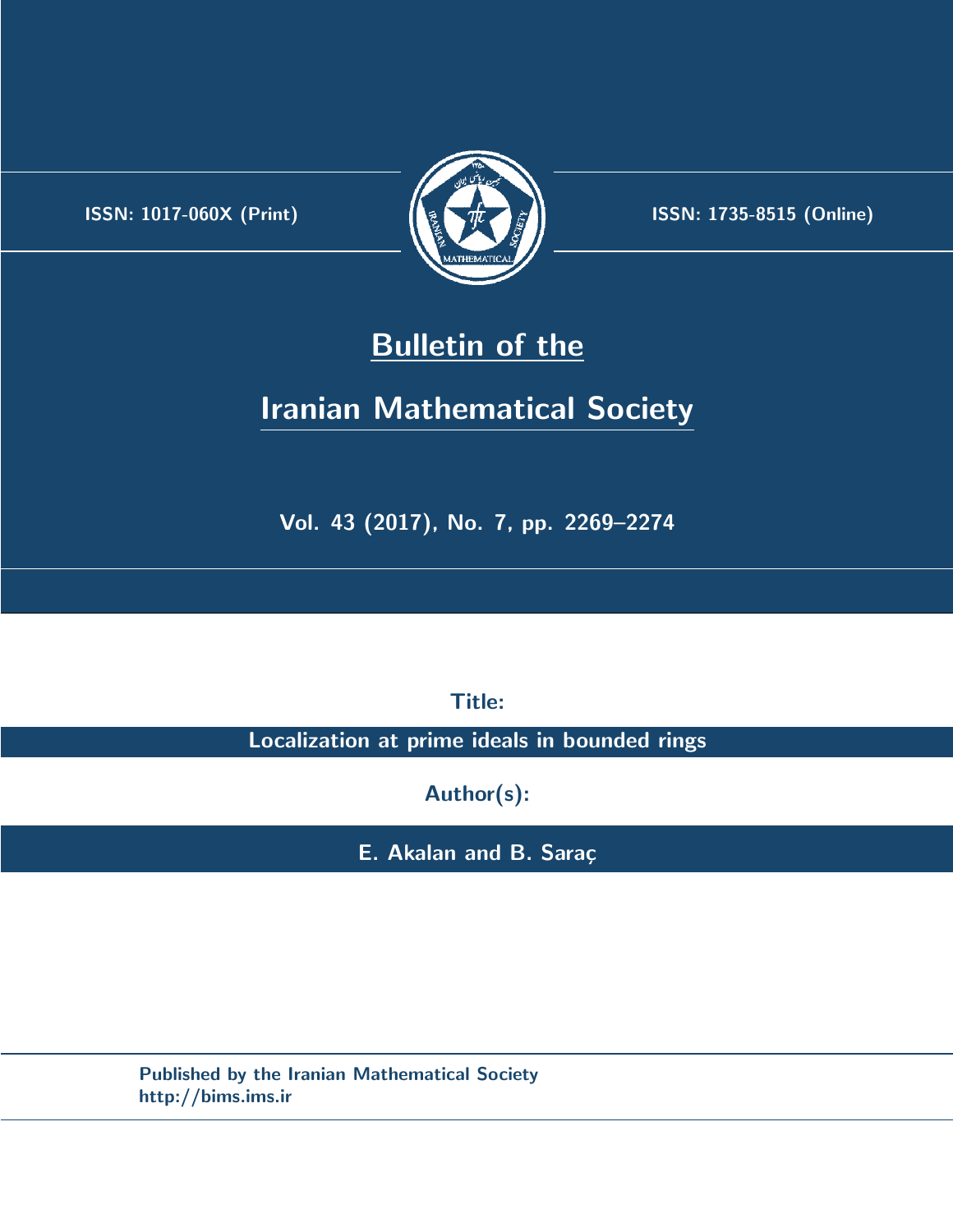Bull. Iranian Math. Soc. Vol. 43 (2017), No. 7, pp. 2269–2274 Online ISSN: 1735-8515

## **LOCALIZATION AT PRIME IDEALS IN BOUNDED RINGS**

E. AKALAN*∗* AND B. SARAC¸

(Communicated by Omid Ali S. Karamzadeh)

Abstract. In this paper we investigate the sufficiency criteria which guarantee the classical localization of a bounded ring at its prime ideals. **Keywords:** Localization, projective ideal, eventually idempotent ideal, bounded rings.

**MSC(2010):** Primary: 16A08; Secondary: 16P50.

### 1. **Introduction**

The question of localization in non-commutative rings was first considered by Ore in 1933 (see  $[10]$  $[10]$ ). Since the process of localization is a powerful algebraic tool with which to study the structure of the ring, a great deal of work has been done by various authors since then (see for example  $[1, 3, 6, 8, 9, 11]$  $[1, 3, 6, 8, 9, 11]$  $[1, 3, 6, 8, 9, 11]$  $[1, 3, 6, 8, 9, 11]$  $[1, 3, 6, 8, 9, 11]$  $[1, 3, 6, 8, 9, 11]$  $[1, 3, 6, 8, 9, 11]$  $[1, 3, 6, 8, 9, 11]$  $[1, 3, 6, 8, 9, 11]$  $[1, 3, 6, 8, 9, 11]$  $[1, 3, 6, 8, 9, 11]$  $[1, 3, 6, 8, 9, 11]$  $[1, 3, 6, 8, 9, 11]$ ). A particular contribution to the theory of localization at a prime ideal is due to Hajarnavis (see  $[8]$  $[8]$ ). He proves that in a prime Noetherian PI ring a right invertible prime ideal is localizable. In fact, a right invertible ideal in a prime Noetherian PI ring is invertible. Thus it is non-eventually idempotent and projective on both sides. In this paper, we prove that in a prime Noetherian right bounded ring *R*, a non-eventually idempotent prime ideal *P* which is left projective is right localizable. This result both weakens the PI condition and generalizes the result of Hajarnavis to a larger set of prime ideals. To prove this result, the first observation we made is that in a result of Braun and Hajarnavis  $([1, Proposition 3.7])$  $([1, Proposition 3.7])$  $([1, Proposition 3.7])$ , the PI condition is superfluous (see Proposition [3.1](#page-3-0)). We prove in Proposition [3.7](#page-5-0) that if *R* is a bounded Noetherian prime ring, then any projective prime ideal  $P$  is (two-sided) localizable where localized ring *R<sup>P</sup>* is a principal right and left ideal ring and *P* is a height-1 prime ideal of *R*. Moreover, we show that in a Noetherian prime ring *R*, if *P* is a projective prime ideal then  $P^{(i)} = P^i$  is satisfied for all i, where  $P^{(i)}$  denotes the *i*-th symbolic

*⃝*c 2017 Iranian Mathematical Society

Article electronically published on December 30, 2017.

Received: 22 July 2016, Accepted: 3 February 2017.

*<sup>∗</sup>*Corresponding author.

<sup>2269</sup>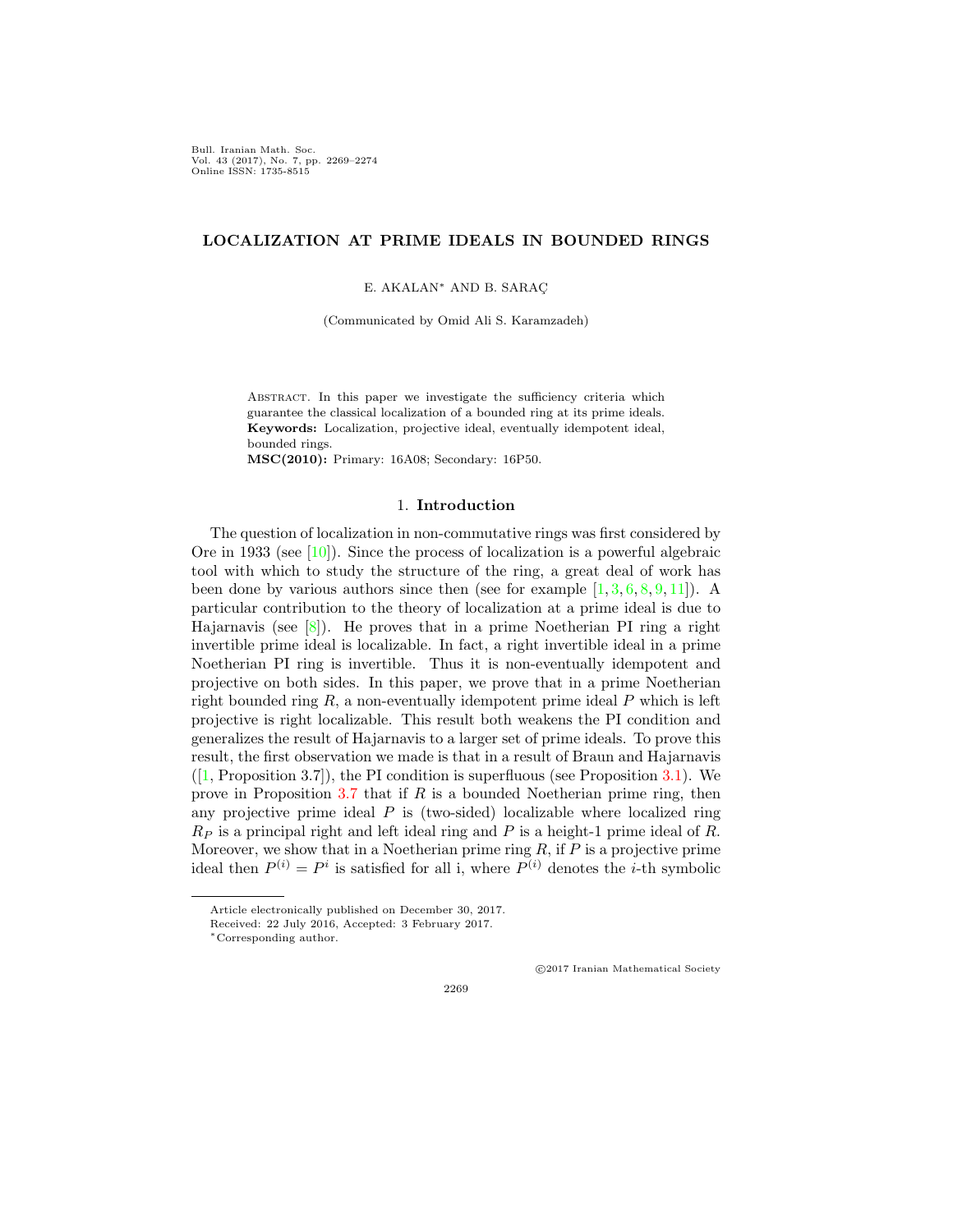power of *P*. This proposition generalizes the result appeared in [[3,](#page-6-2) Lemma 1.2] since an invertible ideal is projective.

#### 2. **Preliminaries and notation**

Throughout this note *R* will denote a ring with nonzero identity.

Let *R* be an order in a simple Artinian ring *Q*. Let *I* be an ideal of *R*. Define  $I^* = \{q \in Q : qI \subseteq R\}$  and  $I^+ = \{q \in Q : Iq \subseteq R\}$ . The ideal I is called right *invertible* if  $II^+ = R$ , *left invertible if*  $I^*I = R$ . If *I* is a non-zero ideal of *R*, then the dual basis Lemma [[2,](#page-6-7) Proposition 3.1, p. 132] shows that  $I_R$  is projective if and only if  $1 \in II^*$ . Similarly  $\overline{R}I$  is projective if and only if  $1 \in I^{+}I$ .

If *A* is an ideal of a ring *R*, then  $C(A)$  will denote the set

 ${c \in R : [c + A]$  is a regular element of the ring  $R/A$ .

Thus  $\mathcal{C}(0)$  is the set of all regular elements of *R*.

A prime ideal *P* is said to have *height 1* if *P* does not properly contain a chain of two distinct prime ideals. Let *P* be a prime ideal of a Noetherian ring *R*. The symbolic powers  $P^{(n)}$  of *P* are those described by Goldie, [[6\]](#page-6-3). These have the property that

$$
\mathcal{C}(P) = \mathcal{C}(P^{(n)})
$$
 for all  $n \ge 1$ .

When *R* is a prime right Noetherian ring and a prime ideal *P* satisfies the right Ore condition with respect to  $\mathcal{C}(P)$ , we may form the right localization *R<sup>P</sup>* which is a local ring with Jacobson radical *P R<sup>P</sup>* . In this case we say that *P* is *right localizable*. Left localizability of a prime ideal is defined analogously. Note that, under two sided assumptions, the left localization coincides with the right localization. In this case we have  $PR_P = R_P P$ .

A ring *R* is called a *pri-(pli) ring* if every right (left) ideal of *R* is principal.

A ring *R* is called *right bounded* if each essential right ideal contains a nonzero two sided ideal which is essential as a right ideal. Left bounded rings can be defined analogously. A ring which is both right and left bounded is called a *bounded* ring.

An ideal *I* is called *eventually idempotent* if  $I^n = I^{n+1}$  for some  $n \geq 0$ .

Conditions will be assumed to hold on both right and left, unless otherwise stated. For any unexplained terminology we refer the reader to [[4\]](#page-6-8) or [[7\]](#page-6-9).

#### 3. **Localization in bounded rings**

Let *R* be a ring and let *I* be a (two-sided) ideal of *R*. If  $I_R$  is a projective module then we say that *I* is a *right projective ideal* of *R*. Left projectivity of an ideal is defined analogously. If *I* is an ideal of *R* such that both *<sup>R</sup>I* and *I<sup>R</sup>* are projective modules, then we say that *I* is a *projective ideal* of *R*.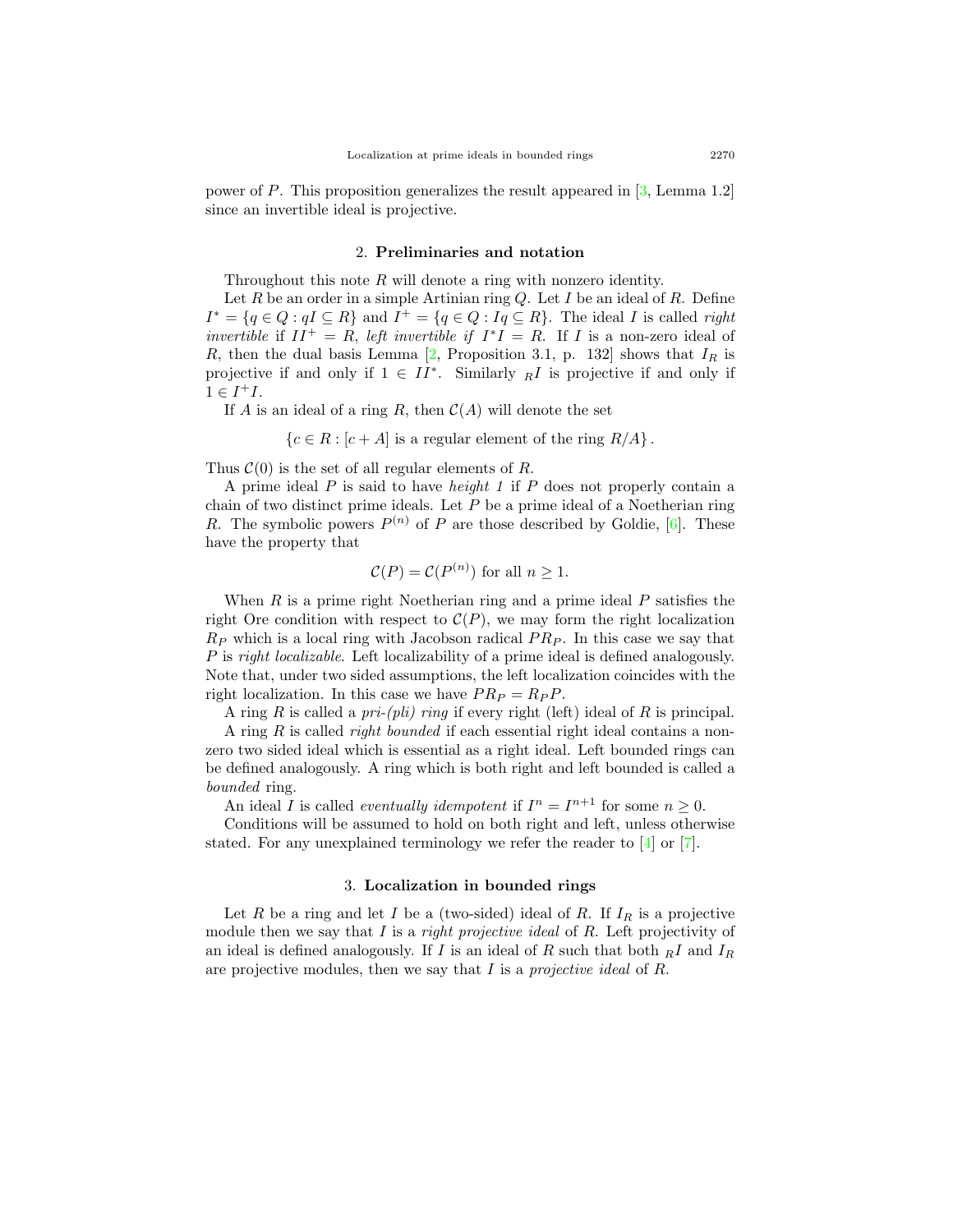<span id="page-3-0"></span>**Proposition 3.1.** *Let R be a prime Noetherian ring, and let I<sup>R</sup> be a non-zero right projective ideal. Then exactly one of the following holds:*

- (1) *I is eventually idempotent.*
- $(2)$   $\bigcap_i I^i = \{0\}.$

*Proof.* Suppose that  $\bigcap_i I^i \neq \{0\}$ . Let *c* be a regular element in this intersection. Since  $c \in I^i$  we have  $(I^i)^*c \subseteq (I^i)^*I^i \subseteq R$  and so  $(I^i)^* \subseteq Rc^{-1}$  for all i. It is easily seen that  $(I^*)^i \subseteq (I^i)^*$  and  $\{(I^*)^i\}$  is an ascending chain of left *R*modules. Since *R* is Noetherian, we have  $(I^*)^k = (I^*)^{k+1}$  for some *k*. Therefore  $(I^*)^{k+1}I^k \subseteq R$  and so  $I^{k+1}(I^*)^{k+1}I^k \subseteq I^{k+1}$ . Since  $I_R$  is projective we have  $R \subseteq (I^{k+1})(I^*)^{k+1}$ . Hence we have  $I^k \subseteq I^{k+1}$  and consequently  $I^k = I^{k+1}$ .  $\Box$ 

<span id="page-3-1"></span>**Lemma 3.2.** *Let R be an order in a simple Artinian ring, and let I be a right projective ideal of R. Then the following statements hold:*

- $(1)$   $I^*I$  *is idempotent.*
- (2) *If J is another right projective ideal of R, then IJ is also a right projective ideal of R. In particular, I k is a right projective ideal of R for all*  $k \geq 0$ .

*Proof.* (1) is given in  $[5, \text{Lemma 1.1}].$  $[5, \text{Lemma 1.1}].$  $[5, \text{Lemma 1.1}].$ 

For (2) let *J* be a right projective ideal of *R*. Then  $1 \in II^*$  and  $1 \in JJ^*$ . Also it is clear that  $J^*I^* \subseteq (IJ)^*$ . It follows that

$$
1 \in II^* \subseteq I(JJ^*)I^* \subseteq IJ(IJ)^*,
$$

i.e.,  $IJ$  is a right projective ideal of  $R$ .

Note that similar statements as in the above lemma can be given for left projective ideals. The only difference occurs in part (1) in which we need to consider the ideal  $II^+$  instead of  $I^*I$ .

<span id="page-3-2"></span>**Proposition 3.3.** *Let R be an order in a simple Artinian ring, and let P be a right projective prime ideal of R. If P is eventually idempotent, then either P* is idempotent or  $P = PP^+$ .

*Furthermore if P is also left projective, then P is idempotent.*

*Proof.* Assume that  $P^k = P^{k+1}$  for some  $k \geq 1$ . Assume also that P is not idempotent. Then  $k \geq 2$ . Choose  $k$  as the smallest positive integer such that  $P^{k} = P^{k+1}$ . Since  $(P^{k})^* P^{k} \subseteq R$ , we have  $(P^{k})^* P^{k} = (P^{k})^* P^{k+2} \subseteq P^2$ . Then

$$
\left(P^{k-1}\right)^*P^{k-1}PP^+\subseteq \left(P^{k}\right)^*P^kP^+\subseteq P^2P^+\subseteq P.
$$

Since  $(P^{k-1})^* P^{k-1} \subseteq R$ ,  $PP^+ \subseteq R$ , and *P* is prime, we have either  $(P^{k-1})^* P^{k-1} \subseteq P$  or  $PP^+ \subseteq P$ .

Suppose that  $(P^{k-1})^* P^{k-1} \subseteq P$ . Since *P* is right projective,  $P^{k-1}$  is also right projective by Lemma [3.2](#page-3-1), and so  $(P^{k-1})^* P^{k-1}$  is an idempotent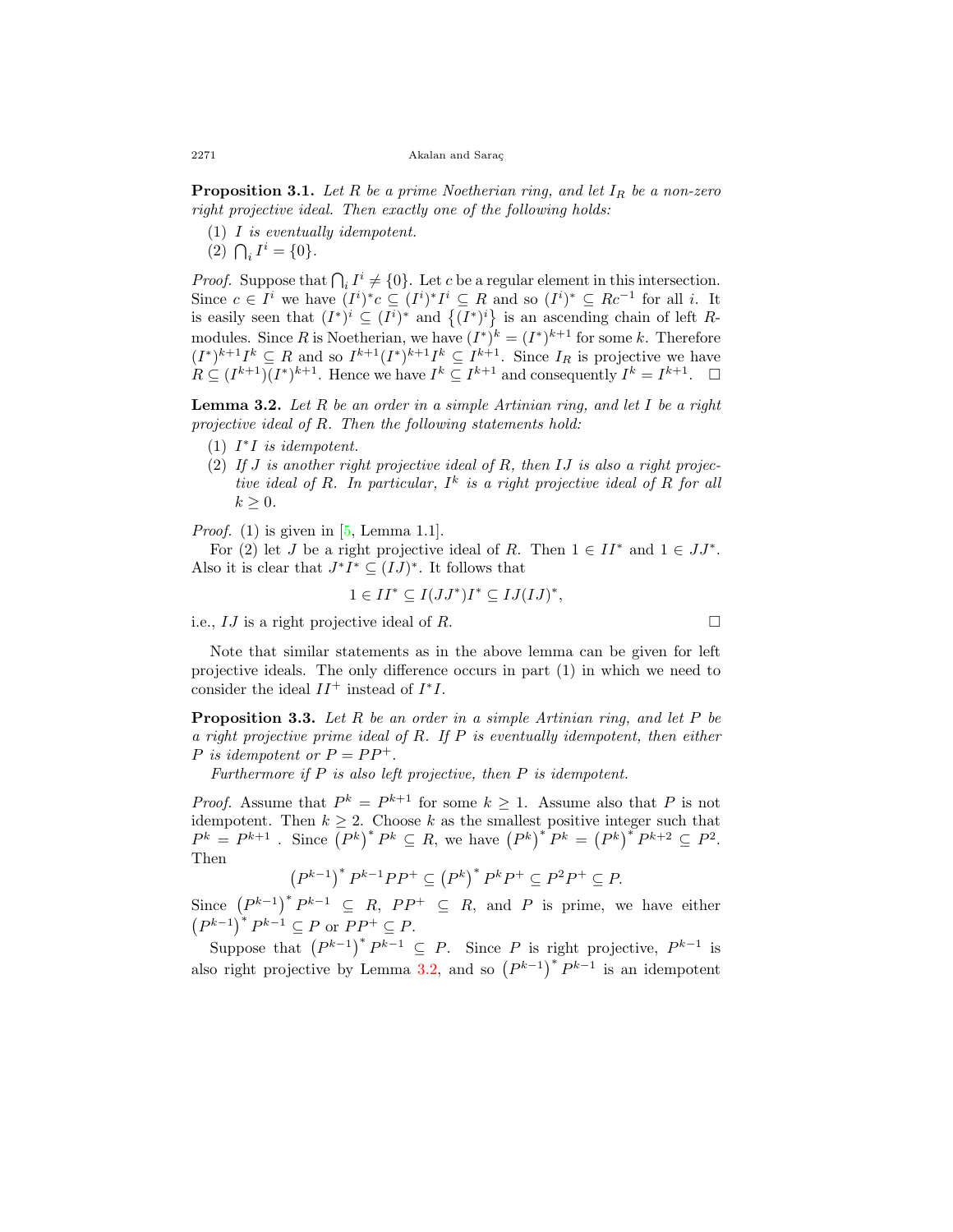ideal again by Lemma [3.2](#page-3-1). This gives that  $(P^{k-1})^* P^{k-1} \subseteq P^{k-1}$ , hence  $(P^{k-1})^* P^{k-1} = P^{k-1}$ , which implies that  $P^{k-1}$  is idempotent, by Lemma [3.2](#page-3-1). But since  $k \geq 2$ ,  $2k - 2 \geq k$ , and so  $P^{k-1} = P^{2k-2} \subseteq P^k \subseteq P^{k-1}$ . It follows that  $P^{k-1} = P^k$ , which contradicts with the choice of *k*.

Therefore we must have  $PP^+ \subseteq P$ , or equivalently  $PP^+ = P$ .

For the last statement of the proposition, suppose that *P* is also a left projective ideal of *R*. Then by (1) above, we see that either *P* is idempotent or  $P = PP^+$ . However  $PP^+$  is an idempotent ideal by the left-handed version of Lemma [3.2.](#page-3-1) This completes the proof.  $\Box$ 

<span id="page-4-0"></span>**Lemma 3.4.** *Let R be a prime Noetherian ring, and let P be a right projective prime ideal of R. Then*

- (1) For every  $n \geq 1$ ,  $xc \in P^n$  for some  $c \in \mathcal{C}(P)$  and  $x \in R$  implies  $x \in P^n$ .
- (2) If, further, P is not eventually idempotent, then  $\mathcal{C}(P) \subseteq \mathcal{C}(0)$ .

*Proof.* To prove (1) we use induction on *n*. If  $n = 1$ , then clearly there is nothing to prove. Let  $n > 1$  and assume that the first part of the lemma has been established for  $n-1$ . Let  $xc \in P^n$  for some  $x \in R$  and  $c \in C(P)$ . Then clearly  $x \in P$ . Since  $P^*x \subseteq R$  and  $P^*xc \subseteq P^{n-1}$ , we have  $P^*x \subseteq P^{n-1}$  by our inductive hypothesis. Thus  $x \in PP^*x \subseteq P^n$  because  $P_R$  is projective.

For (2), let  $c \in \mathcal{C}(P)$ . To see that  $c \in \mathcal{C}(0)$ , it is enough to show that the left annihilator of *c* is zero. Thus let  $xc = 0$  for some  $x \in R$ . Then  $x \in P<sup>n</sup>$  for every  $n$ , by  $(1)$  above. Since  $P$  is not eventually idempotent, by Proposition [3.1,](#page-3-0)  $\bigcap_{n\geq 1} P^n = 0$ . Hence  $x = 0$ . This completes the proof. □

Note that the above lemma can also be given analogously for left projective prime ideals of a prime Noetherian ring.

**Theorem 3.5.** *Let R be a right bounded Noetherian prime ring. Let P be a non-eventually idempotent prime ideal such that <sup>R</sup>P is projective. Then P is right localizable. Furthermore, every non-idempotent projective prime ideal of a bounded Noetherian prime ring is localizable.*

*Proof.* We need to prove that the right Ore condition is satisfied with respect to  $\mathcal{C}(P)$ . Let  $r, c \in R$  with  $c \in \mathcal{C}(P)$ . By Lemma [3.4](#page-4-0),  $c \in \mathcal{C}(0)$ . Therefore  $cR$ is an essential right ideal of *R*. Since *R* is a right bounded ring, *cR* contains a nonzero ideal. Let *B* be the ideal of *R* which is maximal among all nonzero ideals contained in *cR*. In particular,  $0 \neq B \subseteq cR$ . Assume that  $B \subseteq P$ . Then  $B \subseteq cP$  since  $c \in \mathcal{C}(P)$ . Thus  $B \subseteq BP^+ \subseteq cR$ , and hence  $B = BP^+$  by maximality of  $B$ . Since  $P$  is left projective we have

$$
B\subseteq BP^+P=BP\subseteq B,
$$

which gives that  $B = BP = BP^2 = \dots$  Thus  $B \subseteq \bigcap_n P^n$  which is a contradiction since  $\bigcap_n P^n = \{0\}$  by Proposition [3.1](#page-3-0). Therefore  $B \nsubseteq P$ , and so  $B \cap C(P) \neq \emptyset$ , i.e. there exists  $c' \in C(P)$  such that  $c' \in B$ . Since  $rB \subseteq B \subseteq cR$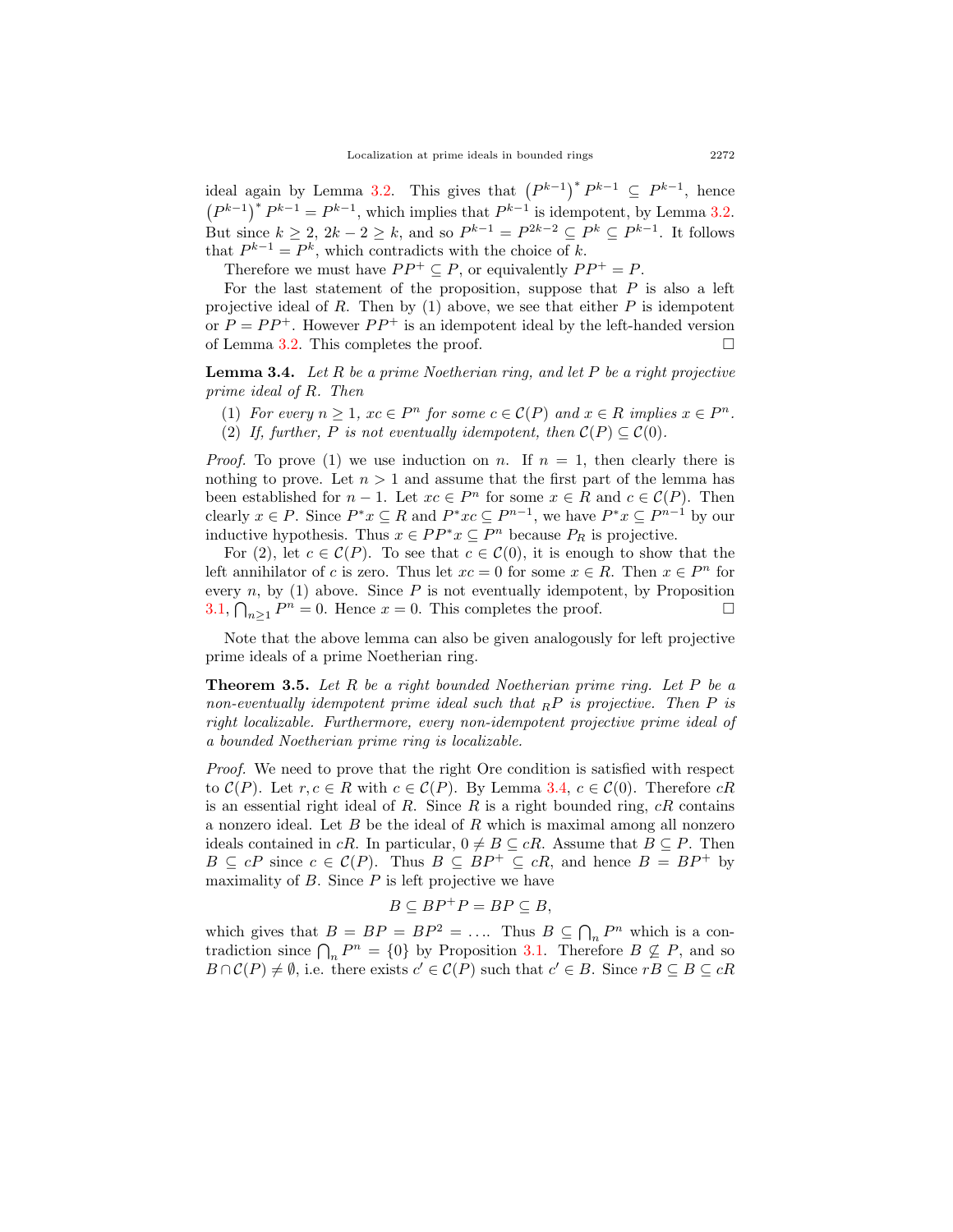we have  $rc' = cr'$  for some  $r' \in R$ . It follows that the right Ore condition is satisfied with respect to  $\mathcal{C}(P)$  and R is right localizable at P.

For the second statement of the theorem, assume that *R* is a bounded Noetherian prime ring and *P* is a non-idempotent projective prime ideal of *R*. By Proposition [3.3,](#page-3-2) P is not eventually idempotent. It follows from the proof of the first part that *P* is right localizable. Symmetric arguments show that *P* is also left localizable. This completes the proof.  $\Box$ 

The following example shows that the condition that *P* is not eventually idempotent in the above theorem is not superfluous.

#### **Example 3.6.** Let

$$
R = \begin{pmatrix} k[x,y] & (x,y) \\ k[x,y] & k[x,y] \end{pmatrix} \quad \text{and} \quad P = \begin{pmatrix} (x,y) & (x,y) \\ k[x,y] & k[x,y] \end{pmatrix},
$$

where  $k$  is a field and  $x, y$  are variables. Note that  $R$  is a bounded Noetherian prime ring. It is not difficult to see that  $P^+$  is equal to the ring of  $2 \times 2$  matrices over  $k[x, y]$  and that  $1 \in P^+ = P^+P$ . It follows that  $iR P$  is projective. Also since  $R/P \cong k$ , *P* is a maximal (and hence a prime) ideal of *R*. However *P* is not right localizable. Indeed, if we take

$$
\alpha = \begin{pmatrix} 0 & 0 \\ 1 & 0 \end{pmatrix} \quad \text{and} \quad \beta = \begin{pmatrix} 1 & 0 \\ 0 & 0 \end{pmatrix},
$$

then  $\beta \in \mathcal{C}(P)$  and one cannot find elements  $\beta' \in \mathcal{C}(P)$  and  $\alpha' \in R$  such that  $\alpha\beta' = \beta\alpha'$ .

<span id="page-5-0"></span>**Theorem 3.7.** *Let R be a bounded Noetherian prime ring. Then for a nonidempotent projective prime ideal P, the localized ring R<sup>P</sup> is a pri-pli ring and P* has height 1. Moreover,  $P^{(i)} = P^i$  for all *i*.

*Proof.* Note that  $R_P$  is a prime Noetherian ring and  $J = PR_P = R_P P$  is its Jacobson radical. Since *P* is right projective, we have  $R \subseteq PP^*$  and so  $R_P \subseteq PP^*R_P \subseteq PR_PP^*R_P \subseteq PR_P(PR_P)^*$ . Therefore  $J = PR_P$  is a right projective ideal of *R<sup>P</sup>* . Similarly it can be shown that *J* is also a left projective ideal of  $R_P$ . Now we prove that  $J$  is not idempotent. Suppose on the contrary that  $J = J^2$ . Then we have  $PR_P = P^2 R_P$  and so  $PR_P \cap R = P^2 R_P \cap R$ .

*Claim:*  $P^n R_P \cap R = P^n$  for all *n*.

*Proof of the claim:* Clearly  $P^n \subseteq P^n R_P \cap R$  is satisfied. For the converse let  $x \in P^n R_P \cap R$ . Then  $xc \in P^n$  for some  $c \in C(P)$ . By Lemma [3.4\(](#page-4-0)1), we have  $x \in P^n$ .

Now since  $PR_P \cap R = P^2 R_P \cap R$ , we have  $P = P^2$ , which contradicts with the assumption that  $P$  is not idempotent. Thus  $J$  is not idempotent. Clearly  $JJ^+ \subseteq R_P$  is satisfied. Since *J* is left projective, if  $JJ^+ \subseteq J$  we get  $J = J^2$ , which is a contradiction since *J* is non-idempotent. Thus  $JJ^+=R_P$ , which means that *J* is right invertible. Similarly it can be shown that *J* is also left